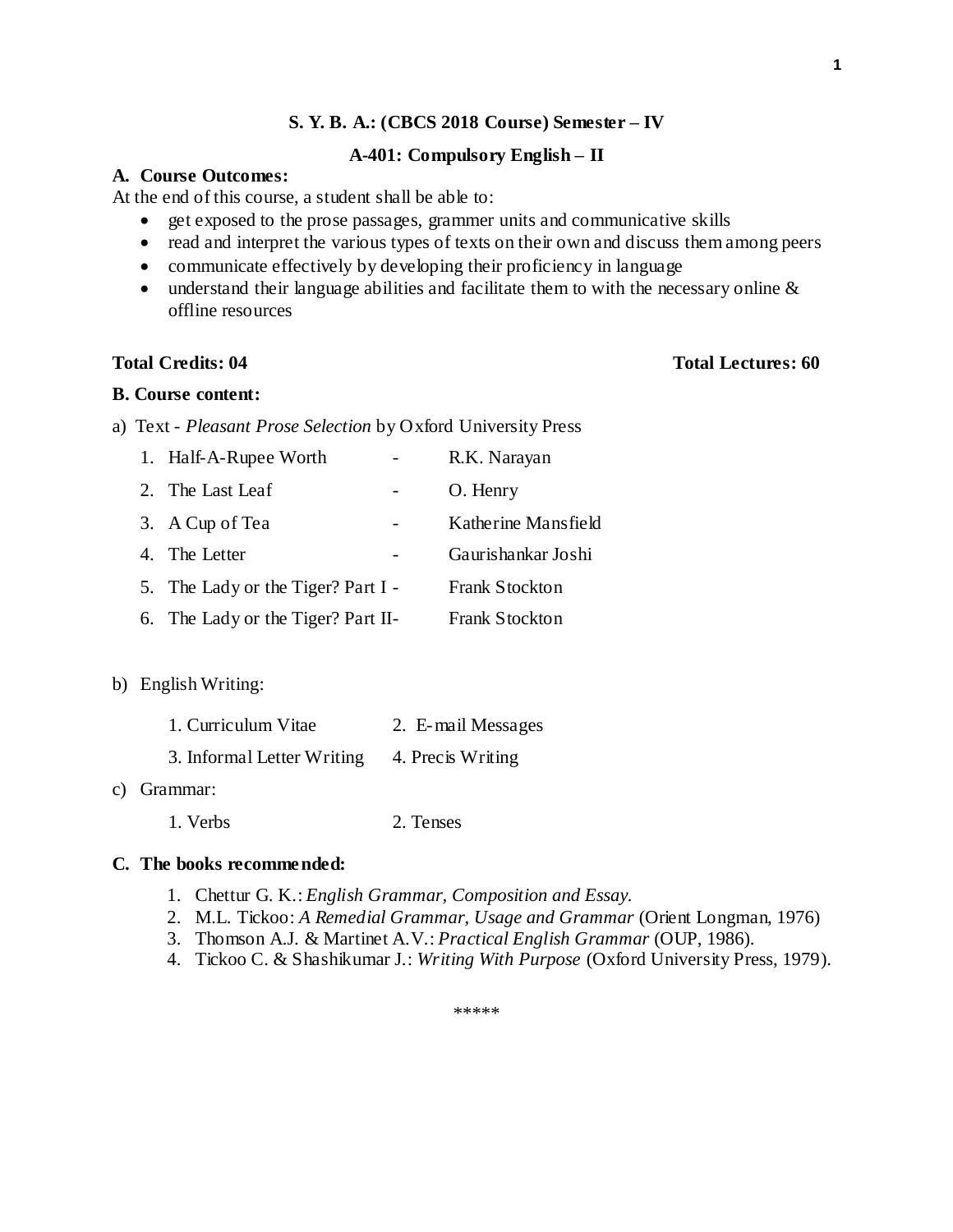# **A-411: English G2 – II (Introduction to the Study of Language – II)**

### **A. Course Outcomes:**

At the end of this course, a student shall be able to:

- familiarize with nature, characteristics and phonetics of language
- recognize their own ability to improve their own competence in using the language
- identify deviant use of English both in written and spoken forms
- understand and appreciate English spoken by people
- use language for speaking with confidence in an intelligible and acceptable manner
- understand the elementary aspects of morphology and its processes

#### **Total Credits: 04 Total Lectures: 60**

### **B. Course content:**

- **a) Phonology:** (nucleus, tone group boundary, falling tone, rising tone)
- i. Statement ii. Question iii. Command iv) Exclamations

#### **b) Morphology:**

- i. Elementary description of morphemes (bound and free morphemes),
- ii. Morphemes and Allomorphs
- iii. Inflectional and derivational prefixes and suffixes
- iv. Morphological processes of word formation:
	- 1. Major: affixation, compounding and conversion,
	- 2. Minor: Reduplication, clipping, blending and acronymy.
- c) Word classes: Open and closed

#### **C. The books recommended:**

- 1. Balsubramaniam, T., *A Textbook of English Phonetics for Indian Students*.
- 2. Christopher & Sandved, *An Advanced English Grammar*.
- 3. Despande L.S.,et. Al., *An Introduction to the Phonology of English and Spoken English*, Abhay Prakashan, Nanded.
- 4. Dwight, Bolinger, *Aspects of Language*, Harcourt Brace.
- 5. Hornby, A.S., *Oxford Advanced Learner's Dictionary*.
- 6. Langacker, R.W., *Language and Its Structure*, Harcourt Brace.
- 7. Leech, Geoffrey, et. al., *English Grammar for Today*, Macmillan.
- 8. O'Connor, J.D., *Better English Pronunciation*, E.L.B.S.
- 9. Quirk, Randolph & Sidney Greenbaum, *A University Grammar of English*, E.L.B.S.
- 10. Verma, S.K. & N. Krishnaswamy, *Modern Linguistics: An Introduction*, O.U.P., New Delhi.

**2**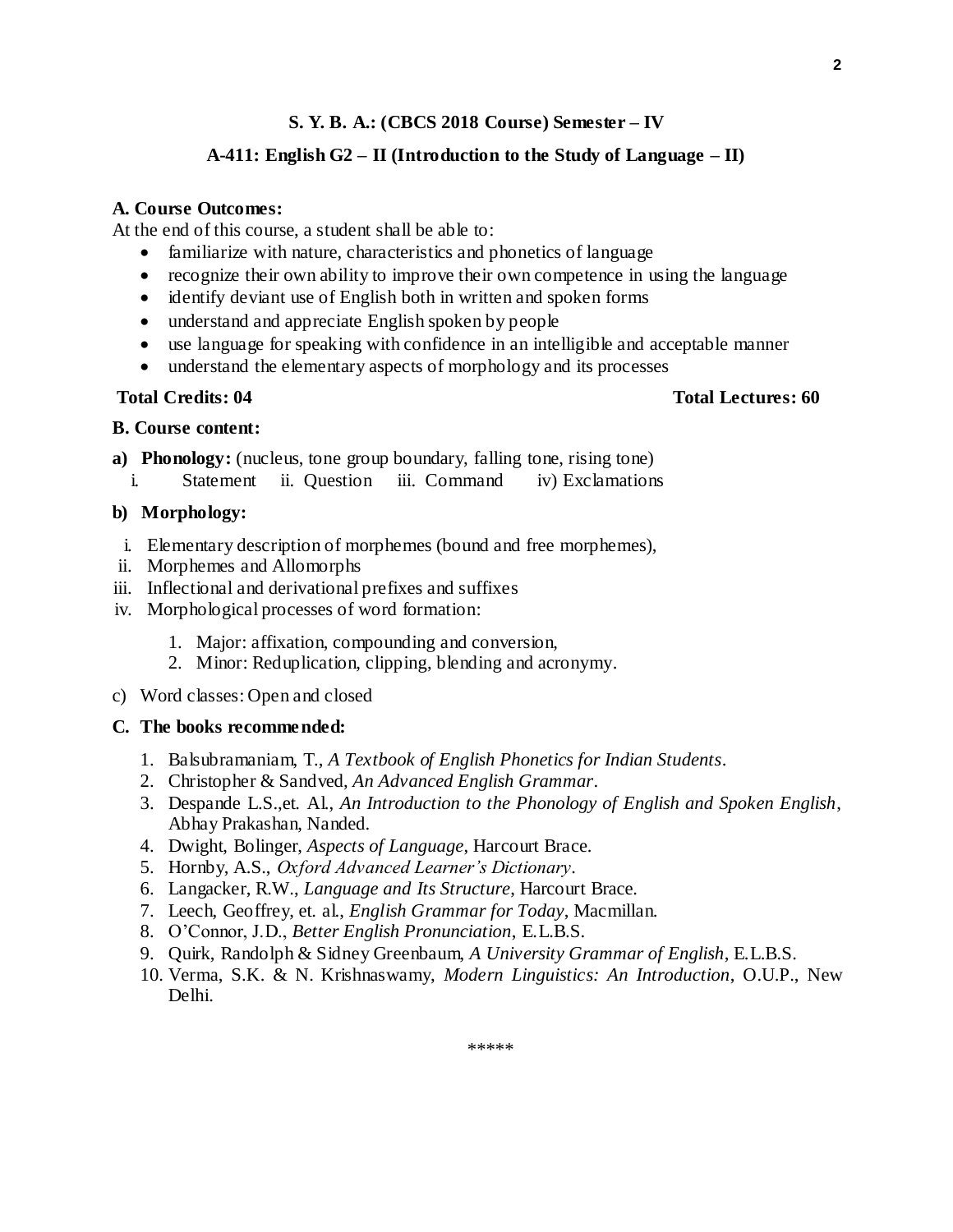# **A-412: English S1 – II (Indian English literature – II)**

#### **A. Course Outcomes:**

At the end of this course, a student shall be able to:

- appreciate the historical trajectory of the development of the genres of Short Story, Drama, Fiction & Poetry written by the prominent Indian English writers & poets
- critically engage with a detailed study of few masterpieces of Indian English Literature
- critically read and appreciate as well as critically analyze and evaluate Indian English Literature independently
- approach Indian English literature from multiple positions based on historical and social locations
- demonstrarte the awareness in the aesthetics of Indian English Literature

#### **Total Credits: 04 Total Lectures: 60**

#### **B. Course content:**

### **I) A Brief History of Indian English Poetry**

**II) Poetry: Texts Precribed**: Indian English Poems: Shirish Chindhade

| <b>Nissim Ezekiel:</b> | 1. Goodbye Party for Miss Pushpa T. S.<br>2. Night of the Scorpion |
|------------------------|--------------------------------------------------------------------|
| K. Ramanujan:          | 3. Looking for a Cousin on a Swing<br>4. A River                   |
| <b>Kamala Das:</b>     | 5. My Grandmother's House                                          |
| <b>Dilip Chitre:</b>   | 6. Father Returning Home<br>7. The Felling of the Banyan Tree      |

### **III) Indian English Drama**

History of Indian English Drama

Text prescribed: *Silence, the Court is in Session* **by Vijay Tendulkar**

**\*\*\*\*\***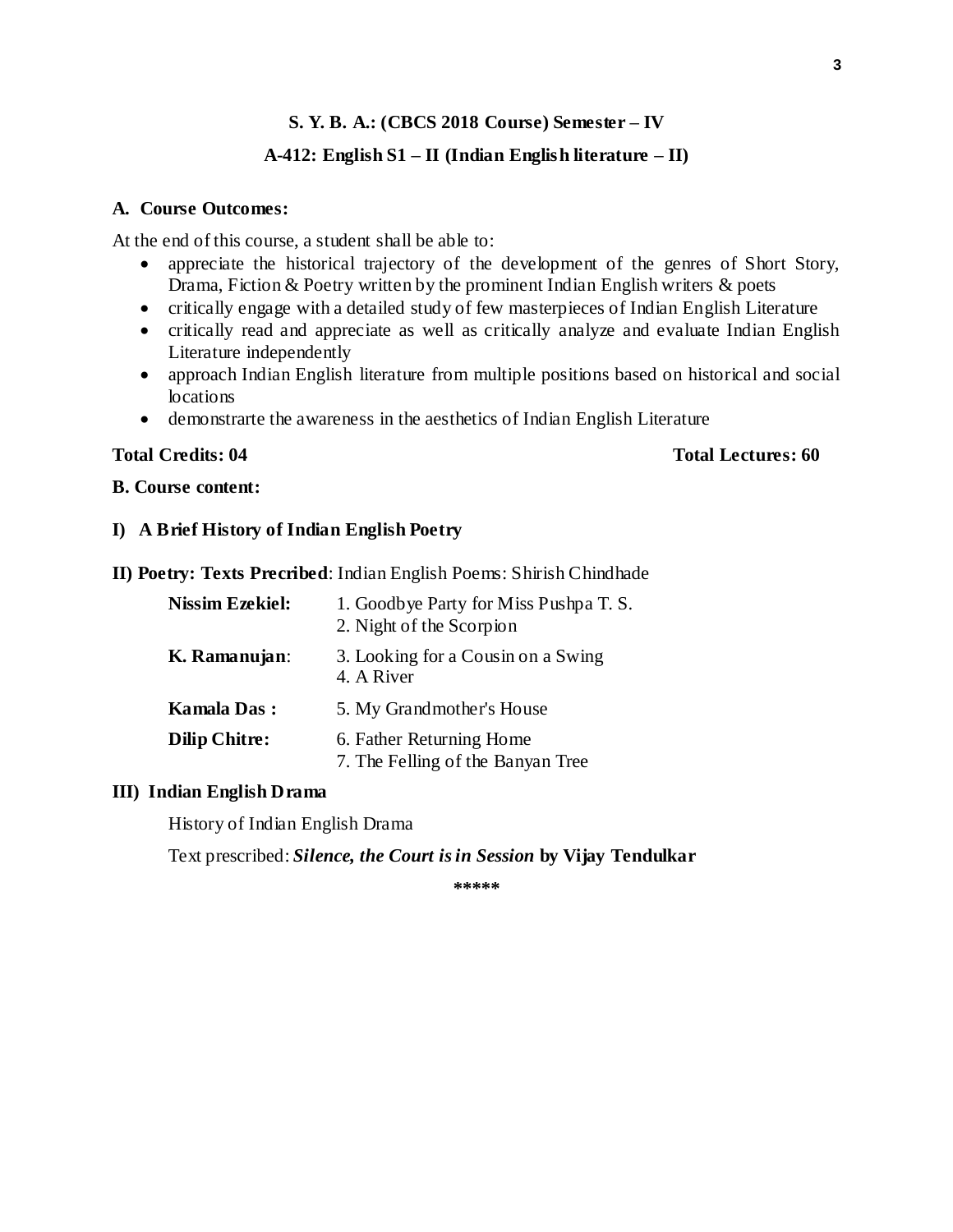#### **A-413: English S2 – II (Understanding Poetry – II)**

#### **A. Course Outcomes:**

At the end of this course, a student shall be able to:

- appreciate the historical trajectory of the development of the genres of written by the prominent English poets
- show how imagery and figures of speech work in poetry and use the analysis of these to arrive at an interpretation of the poem
- critically engage with a detailed study of few masterpieces of English Poetry
- identify rhyme, beats, sound pattern in a poem and analyse the rhythm of heroic couplets, blank verse and free verse
- demonstrate the ability for critical thinking and close reading of literary texts from the larger perspectives of culture, society, history and gender
- show their useful interpretative skill and enhance the awareness in the aesthetics of poetry

#### **B. Course content:**

Movements: a) Victorian Poetry

b) Modern Poetry

## **b) Prescribed Text: Only Following Poems from** *Poetry Down the Ages* (Orient Longman)

1. Lord Alfred Tennyson : Ulysses 2. Matthew Arnold : Dover Beach 3. Robert Browning : My Last Duchess 4. W. B. Yeats : Sailing to Byzantium 5. T. S. Eliot : Sweeney Among the Nightingale 6. W.H. Auden : The Unknown Citizen 7. Dylan Thomas : And Death shall have no Dominion 8. Emily Dickinson : The Wind Tapped Like a Tired Man 9. Robert Frost : The Road Not Taken 10. Langston Hughes : I, Too

#### **C. The books recommended:**

- *1.* Barber, Charles, *Poetry in English: An Introduction.*
- 2. Brooks, Cleanth and Robert Penn Warren *Understanding Poetry*
- 3. Mayhead, Robin *Understanding Literature* (Blackie and Sons)
- 4. Murphy, M. J. *Understanding Unseen*
- 5. Wainwright, Jeffrey (2004), *Poetry : The Basics* (Routeledge)
- 6. Lennard *The Poetry Handbook: Guide Reading Poetry for Pleasure and Criticism* (OUP)

\*\*\*\*\*

7. Scholes, et.al. ed. *Elements of Literature, Fourth Edition*. OUP.

# **Total Credits: 04 Total Lectures: 60**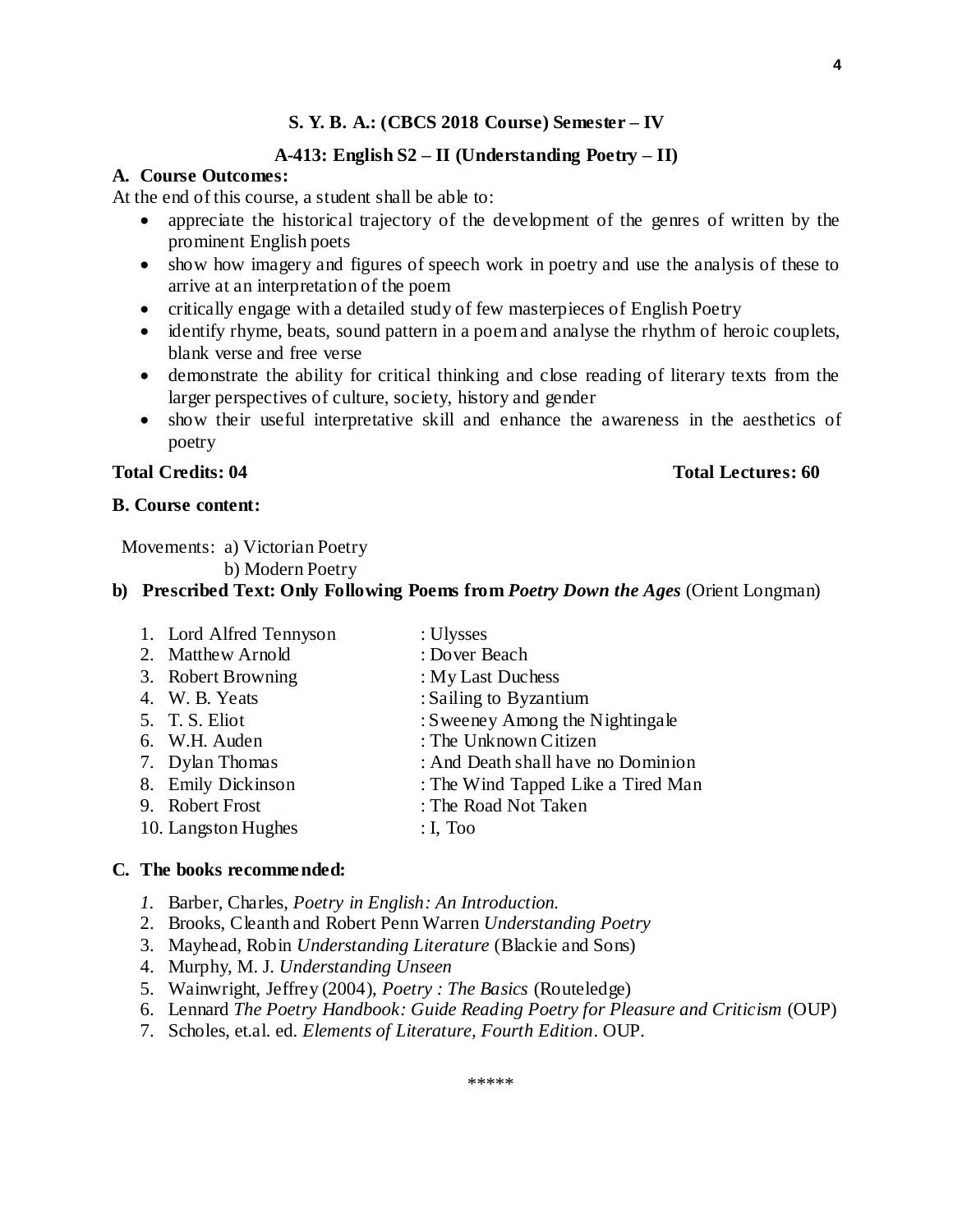# **S.Y.B.A. ECONOMICS (CBCS 2018 COURSE) SEMESTER-IV A461: ECONOMICS-G2-II**

#### **Course Outcomes:**

At the end of this course, a student shall be able to

- 1. Understand holistic view of Public Finance.
- 2. Develop the understanding of the public expenditure and Taxation tools.
- 3. Analyze the functioning of modern public finance
- 4. Understand the concepts of Public goods.

# **Unit-I Public Finance**

- 1.1 Meaning, Nature and Scope of Public Finance
- 1.2 Principle of Maximum Social Advantage
- 1.3 Role of Public Finance in Developing Economy
- 1.4 Distinction between Private and Public Finance
- 1.5 Private goods, Public goods and Merits goods

#### **Unit-II Public Expenditure**

- 2.1 Public Expenditure: Meaning and Causes of growth in public expenditure
- 2.2 Canons and effects of public expenditure
- 2.3 Deficit Financing: Meaning, Methods of deficit financing
- 2.4 Role of Deficit Financing in Developing Economy
- 2.5 Fiscal Policy Meaning and objectives

# **Unit-III Taxation**

- 3.1 Source of Public revenue
- 3.2 Taxation: Direct and Indirect Taxes Meaning, Merits and Demerits
- 3.3 Characteristics of a good tax system
- 3.4 Tax Burden- Impact and Effects of Taxation
- 3.5 Taxable Capacity

### **Unit-IV Public Debt**

- 4.1 Public Debt: Meaning and Concept
- 4.2 Source of Public borrowing internal and external
- 4.3 Causes and Effects of growth of public debt in India
- 4.4 Kinds of budget- balanced, surplus and deficit

# **BASIC READING LIST**

- Ahuja H.L.(1998), Macro Economics: Theory and Policy, Chand and Co., New Delhi.
- Gupta S.B. (2000), Monetary Economics, S Chand and Co., New Delhi.
- Dr. Lekhi R.K., Public Finance, Kalyani Publishers, Ludhiyana.
- Dr. Tyagi B.P., Public Finance, Jai Prakash Nath & Co., Meerat.
- Jhingan M.L., Macro Economic Theory, Vrinda Publication (P) Ltd., Delhi.
- Mithani D.M., Monetary Theory, Vora & Co., Publication, Mumbai.
- Datir, Lomate, Ushir (2012), Bank Vayvasaychi Multatve, Nirali Prakashan, Pune.
- R.S. Sayeb (2000), Modern Banking, Oxford Clarnder Press, London.
- Hicks J.R., Trade Cycles, Oxford, Clarendor Press.
- Hamberg D Business Cycles, Macmillan Co., New York.

• Mithani D.M. (1998), Macro Economics Analysis and Policy, Oxford & IBH New Delhi. Masgrave, Public Finance.

### **Total Credits: 4 Total Lectures: 60**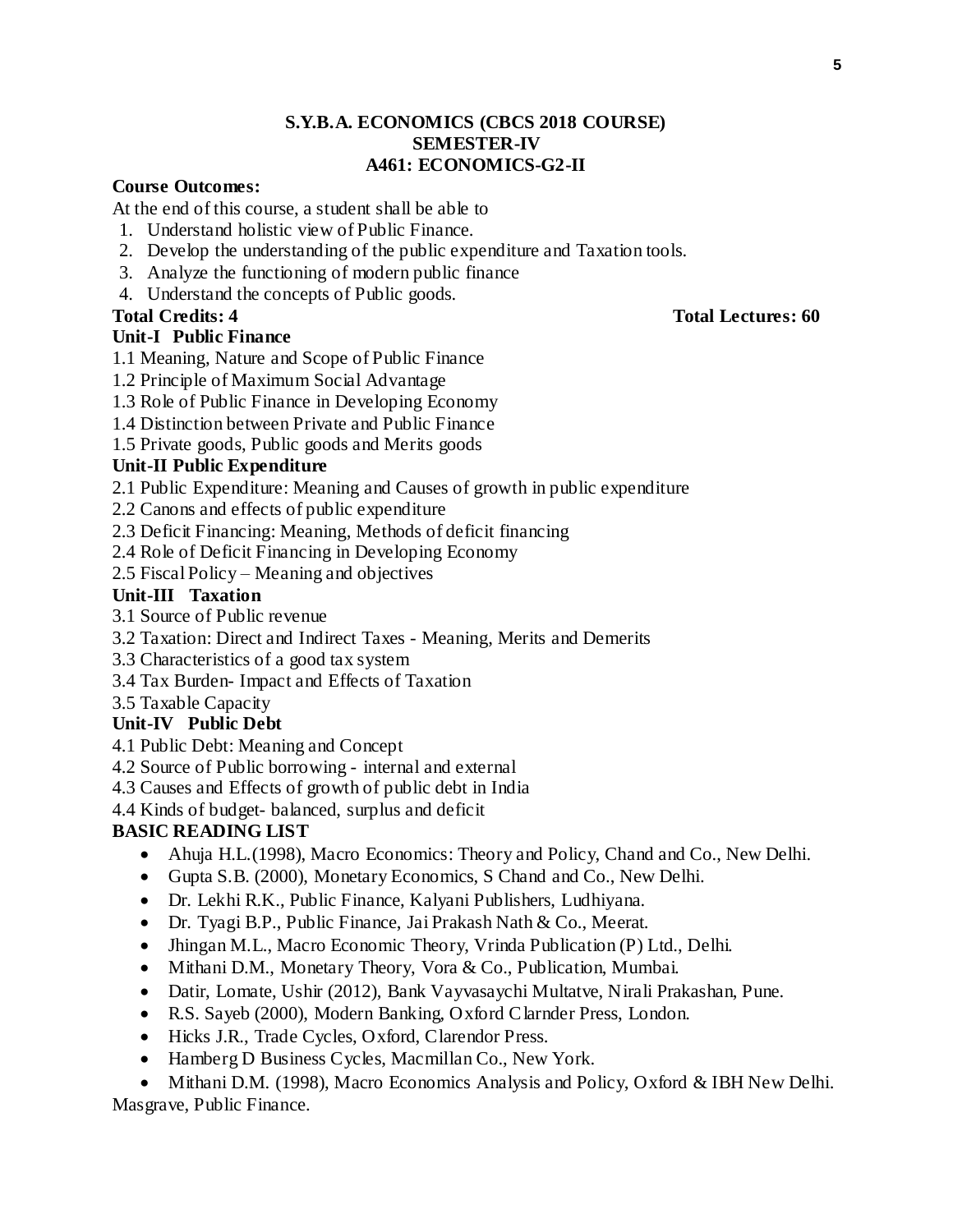# **S.Y.B.A. ECONOMICS (CBCS 2018 COURSE) SEMESTER-IV A462: ECONOMICS-S1-II**

#### **Course Outcomes:**

At the end of this course, a student shall be able to

- 1. Apply marginal analysis to the "firm" under different market conditions.
- 2. Analyses the causes and consequences of different market conditions.
- 3. Analyses the concepts of rent, interest, wages and profit
- 4. Understand the concepts and theories of welfare economics. **Total Credits: 4 Total Lectures: 60**

# **Unit-I Market Structure**

- 1.1 Meaning and Classification
- 1.2 Perfect Competition: Characteristics, price determination in short run and long run, equilibrium of the firm and industry
- 1.3 Monopoly: Characteristics, short run and long run equilibrium, Price discrimination
- 1.4 Monopolistic Competition: Characteristics, short run and long run equilibrium, Selling Cost
- 1.5 Oligopoly: Concept and Characteristics
- 1.6 Duopoly: Concept and Characteristics

# **Unit-II Factor Pricing**

- 2.1 Marginal Productivity Theory of Distribution
- 2.2 Rent- Recardian Theory of Rent, Modern Theory of Rent, Quasi Rant
- 2.3 Wages-Modern Theory of Wages, Collective Bargaining
- 2.4 Interest- Loanable Funds Theory, Keynsian Liquidity Preference Theory

2.5 Profit- Risk and Uncertainty Theory, Innovation Theory

# **Unit-III Welfare Economics**

- 3.1 Definition and Meaning
- 3.2 Social Welfare Function
- 3.3 Pigovian Welfare Economics

3.4 Thought of Amartya Sen on Welfare Economics

# **BASIC READING LIST**

- Ahuja H.L. (1995), Advanced Economic Theory, Chand and Co., New Delhi.
- Bach G.L. (1977), Economics, Prentice Hall of India, New Delhi.
- Chamberlin Edward (2002), The Theory of Monopolistic Competition, Oxford Clarnder Press, London.
- Dwivedi D.N. (2000), Micro Economic Theroy, Kalyani Publishers, Ludhiyana.
- Dr. Agrawal H.S. (1998), Principles of Economics, Minali Publication, Surat
- Patil J.F. and Tamhankar P.J. (2003) Micro Economics, Kolhapur.
- Jhingan M.L., Advance Economic Theory, Vrinda Publication (P) Ltd., Delhi.
- Mithani D.M., Micro Economics, Vora & Co., Publication, Mumbai.
- G.S. Maddala and Ellen, Micro Economics Theory and Application, Tata, McGraw Hill.
- Ray N.C.(1975), an Introduction to Microeconomics, Macmillan Company of India Ltd., Delhi.
- Hicks J.R., Trade Cycles, Oxford, Clarendor Press.
- H G.L.Hamberg D Business Cycles, Macmillan Co., New York
- Mithani D.M. (1998), Macro Economics Analysis and Policy, Oxford & IBH New Delhi.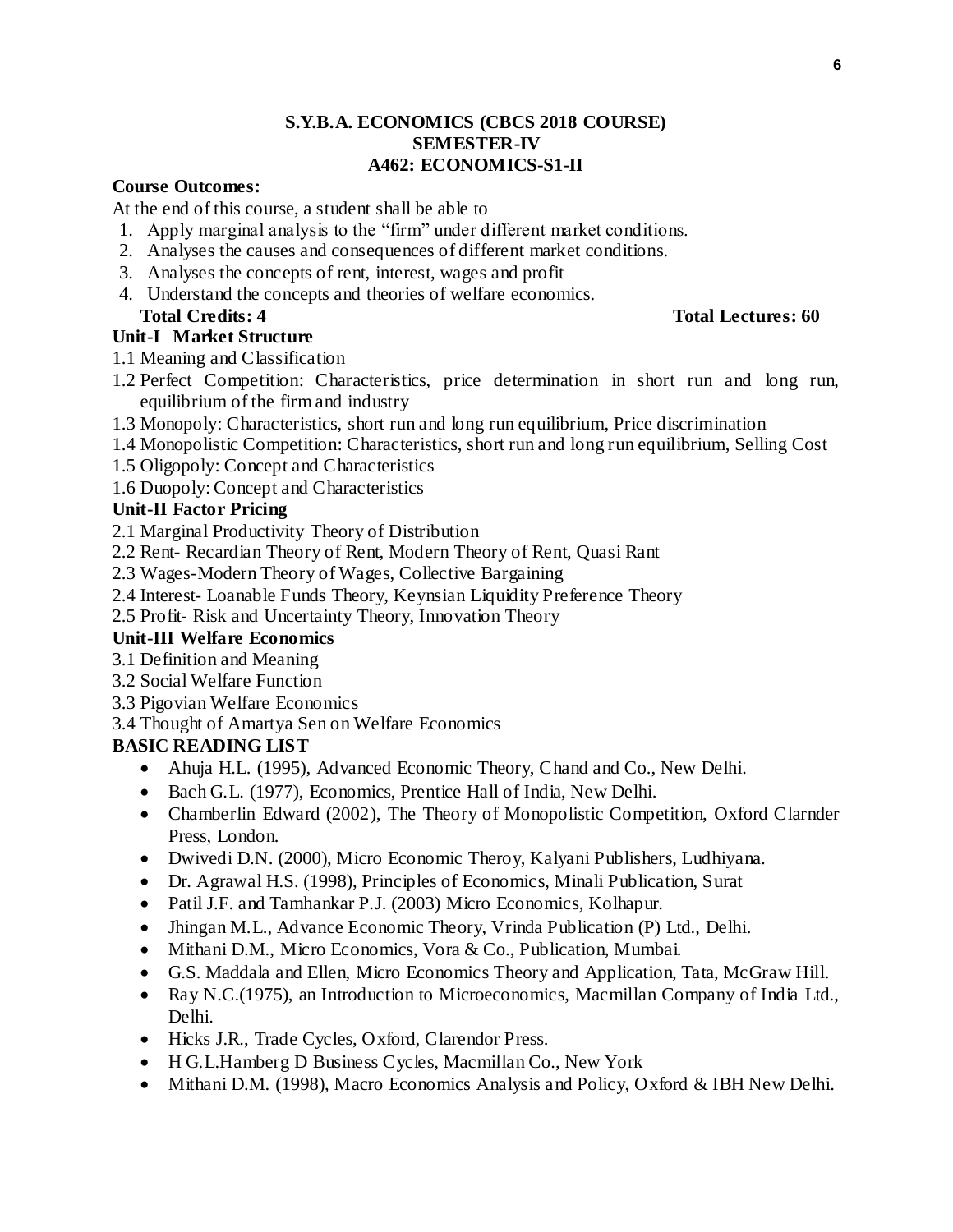## **S.Y.B.A. ECONOMICS (CBCS 2018 COURSE) SEMESTER-IV A463: ECONOMICS-S2-II**

# **Course Outcomes:**

At the end of this course, a student shall be able to

- 1. Understand the concepts of value of money.
- 2. Apply inflation and deflation concept as a costumer.
- 3. Analyze business cycles.
- 4. Develop the understanding of Monetary and Fiscal policy.

# **Unit-I Value of Money**

- 1.1 Money: Definition and Functions
- 1.2 Quantity Theory of Money
- 1.3 Cash Balance Approach

# **Unit-II Business Cycles**

- 2.1 Meaning and Features of Business Cycle
- 2.2 Phases of Business Cycle
- 2.3 Causes and Effects of Business Cycle
- 2.4 Control of Business Cycles- Monetary and Fiscal Controls
- 2.5 Keynesian view on Business Cycle

# **Unit-III Inflation and Deflation**

- 3.1 Inflation: Meaning and Causes
- 3.2 Demand Pull and Cost Push Inflation
- 3.3 Effects of Inflation
- 3.4 Measures to control Inflation
- 3.5 Deflation: Meaning, Causes and Consequences

# **Unit-IV Macroeconomic Policies**

- 4.1 Macroeconomic objectives
- 4.2 Monetary Policy: Meaning and Definitions
- 4.3 Instruments, Advantages and Limitations of Monetary Policy
- 4.4 Fiscal Policy: Meaning and Definitions
- 4.5 Instruments, Advantages and Limitations of Fiscal Policy

# **BASIC READING LIST**

- Ahuja H.L.(2002), Advanced Economic Theory and Policy, Chand and Co., New Delhi.
- Bach G.L. (1977), Economics, Prentice Hall of India, New Delhi.
- Chamberlin Edward (2002), The Theory of Trade Cycle, Oxford Clarnder Press, London.
- D' souza Errol (2008), Macro Economic: Person Publication, New Delhi.
- Dr. Gupta S.B. (1998), Monetary Economics, Chand and Co., New Delhi.
- Patil J.F. and Tamhankar P.J. (2003) Macro Economics, Kolhapur.
- Jhingan M.L., Advance Economic Theory, Vrinda Publication (P) Ltd., Delhi.
- Vaish M.C. (2002), Macro Economics Theory, Vikas Publication, New Delhi.
- Shapiro E (1996), Macro Economic Analysis Galgotia Publication, New Delhi.
- Hicks J.R., Trade Cycles, Oxford, Clarendor Press.
- H G.L.Hamberg D Business Cycles, Macmillan Co., New York.
- Mithani D.M. (1998), Macro Economics Analysis and Policy, Oxford & IBH New Delhi.

# **Total Credits: 4 Total Lectures: 60**